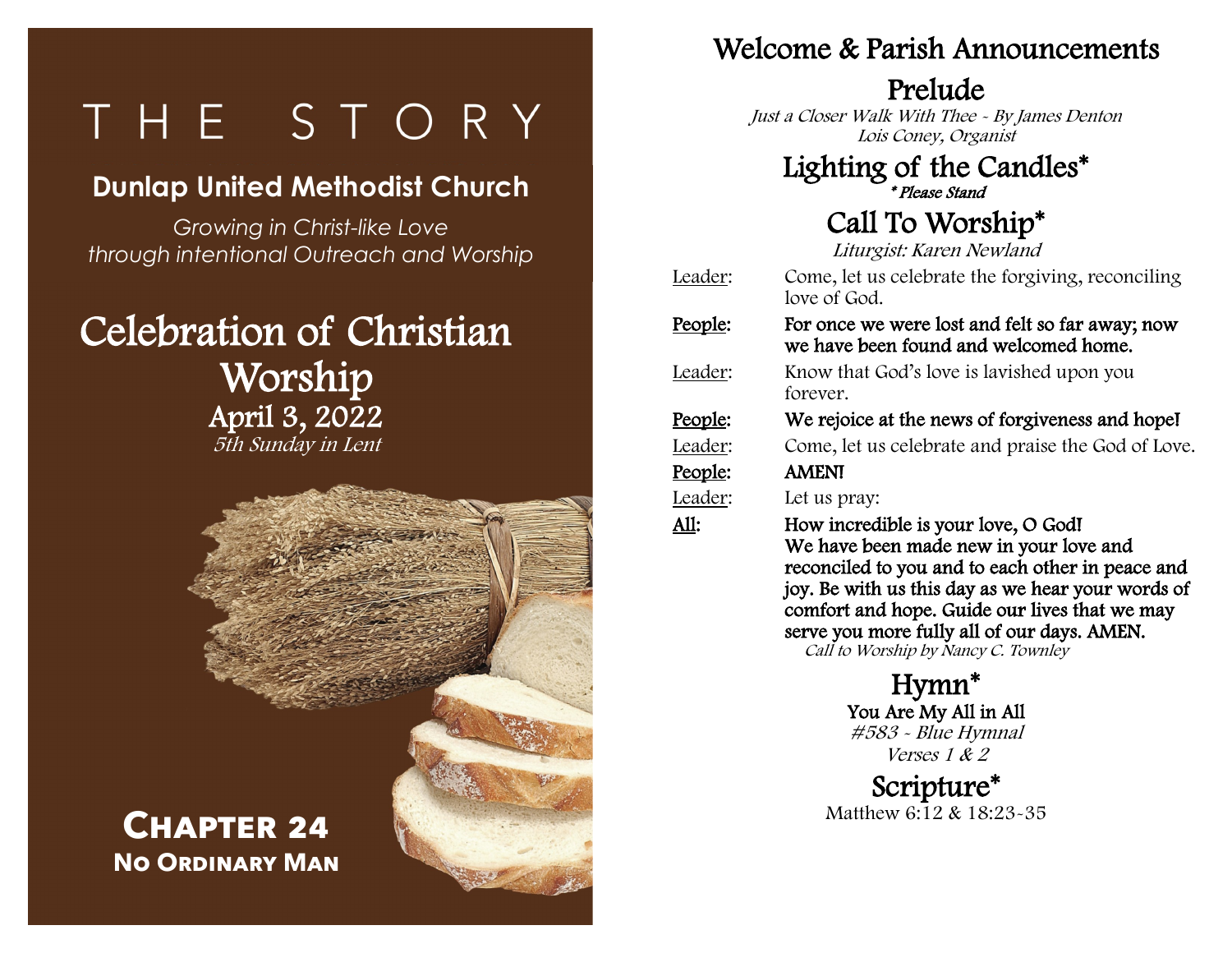## Worship Through Our Giving

**Offertory** 

Prayer - By George Blake Lois Coney, Organist

## Doxology\*

All: Praise God, from whom all blessings flow; Praise him, all creatures here below; Praise him above, ye heavenly host; Praise Father, Son and Holy Ghost. Amen.

## Prayers of the People

## Lord**'**s Prayer

All: Our Father, who art in heaven, hallowed be thy name. Thy kingdom come, thy will be done, on earth as it is in heaven. Give us this day our daily bread, and forgive us our sins as we forgive those who sin against us. Lead us not into temptation, but deliver us from evil. For thine is the kingdom, and the power, and the glory forever. Amen.

#### Hymn

Break Thou the Bread of Life

#413 - Blue Hymnal Verses 1, 4 & 5

#### Children's Moment

Bruce Hill

#### Sermon Jesus Freely Forgives Pastor Ed Geleske

# The Great Thanksgiving

Leader: The Lord be with you. People: And also with you. Leader: Lift up your hearts. People: We lift them up to the Lord. Leader: Let us give thanks to the Lord our God.

#### People: It is right to give our thanks and praise. Leader: It is right, and a good and joyful thing...we praise your name and join their unending hymn: People: Holy, holy, holy Lord, God of power and might, heaven and earth are full of your glory. Hosanna in the highest. Blessed is he who comes in the name of the Lord. Hosanna in the highest. Leader: Holy are you, and blessed is your Son Jesus Christ...as we proclaim the mystery of faith. People: Christ has died; Christ has risen; Christ will come again. Leader: Pour out your Holy Spirit on us gathered here...all honor and glory is yours, almighty God, now and forever.

## Hymn\*

There's Something About That Name

#83 - Blue Hymnal

## Benediction

## Postlude

Glorious Things of Thee are Spoken - By Robert J. Hughes Lois Coney, Organist

## Altar Flowers

The Altar Flowers are lovingly placed today By the Lienhart Family In memory of Walter Lienhart

#### Maundy Thursday & Easter Sunday

As we prepare for our Holy Week activities, we wondered if you would be will to help. Would you consider helping to make soup for our Maundy Thursday meal? Or how about some breakfast food for our Easter Morning Breakfast? Stop by the back table today to sign up to help!

*The Scripture read comes from the New International Version. THE HOLY BIBLE, NEW INTERNATIONAL VERSION® NIV® Copyright © 1973, 1978, 1984 by International Bible Society® Used by permission. All rights reserved worldwide. CCLI #2485548* // *CCLI Streaming License #20730636* // *One License # 736270-A*